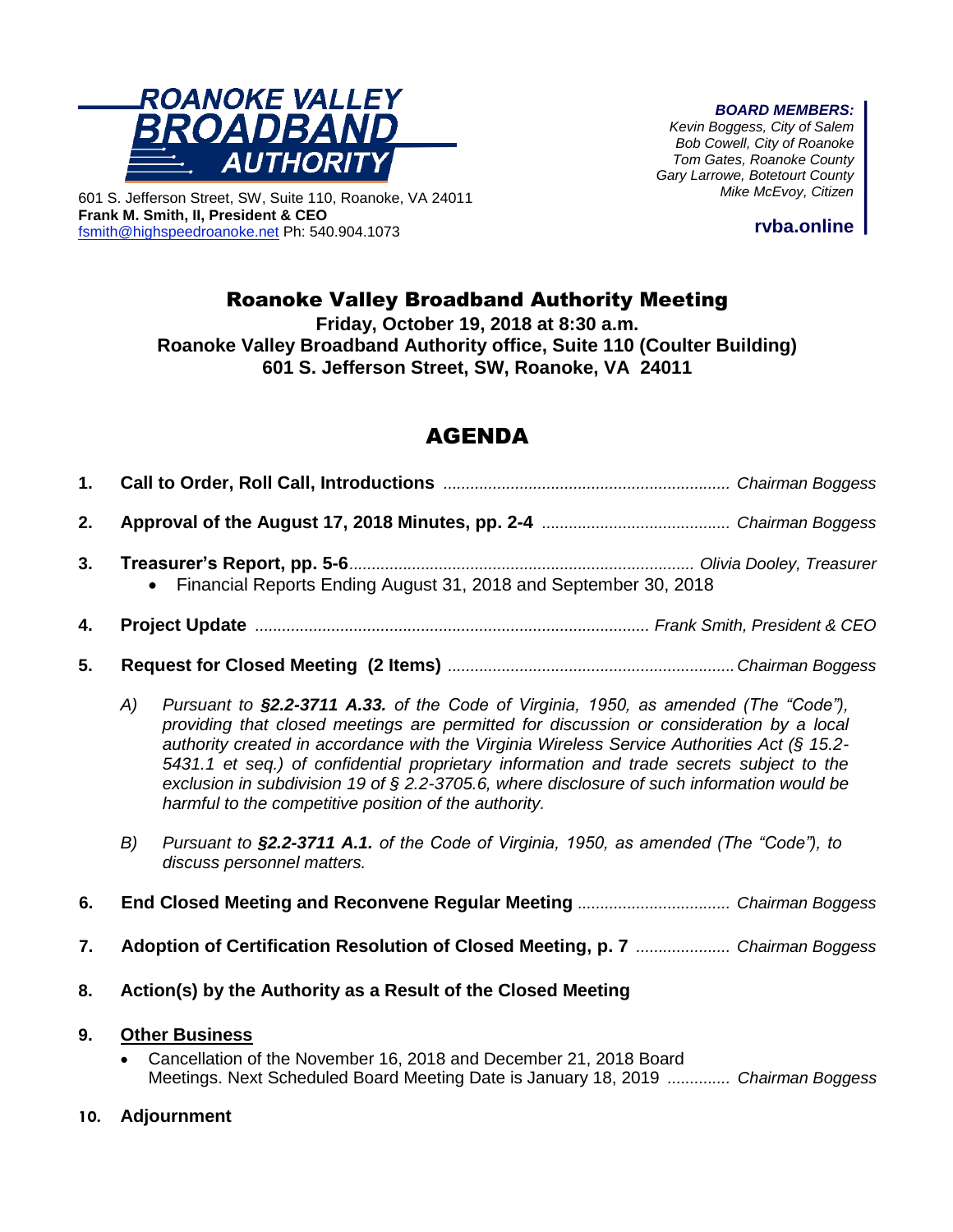

601 S. Jefferson Street, Suite 110, Roanoke, VA 24011 **Frank M. Smith, II, President & CEO** [fsmith@highspeedroanoke.net](mailto:fsmith@highspeedroanoke.net) Ph: 540.904.1073

#### *BOARD MEMBERS:*

*Kevin Boggess, City of Salem Bob Cowell, City of Roanoke Tom Gates, Roanoke County Gary Larrowe, Botetourt County Mike McEvoy, Citizen-at-Large*

**rvba.online**

## MINUTES

The August Board Meeting of the Roanoke Valley Broadband Authority was held on Friday, August 17, 2018 at 8:30 a.m. at the Broadband office located at 601 S. Jefferson Street, Suite 110, Roanoke, VA.

## **1. CALL TO ORDER, WELCOME AND ROLL CALLTO ORDER**

Chairman Boggess called the meeting to order at 8:30 a.m. and welcomed those in attendance. Wayne Strickland, Secretary to the Broadband Authority, called the roll and reported that a quorum was present.

*Roanoke Valley Broadband Authority Board Members*: *Present:* Kevin Boggess, City of Salem; Tom Gates, Roanoke County; and Mike McEvoy, Citizen. *Absent:* Bob Cowell, City of Roanoke and Gary Larrowe, Botetourt County.

#### **OTHERS/GUESTS IN ATTENDANCE**

Broadband Authority Staff: Jim Bandy, Director of Solutions Engineering; Olivia Dooley, Finance Director; Jordan Leet, Sales Director; and Frank Smith, President and CEO.

Roanoke Valley-Alleghany Regional Commission Staff: Wayne Strickland, Matt Miller and Jackie Pace.

Others: Jennifer Eddy, Eddy Alexander; Emma Kozlowski, Glenn Feldmann Darby & Goodlatte; Jill Loope, Roanoke County; and Beth Sherman, Cox Business.

#### **2. APPROVAL OF THE JUNE 15, 2018 MINUTES**

The June 15, 2018 Minutes of the Roanoke Valley Broadband Authority Board Meeting were distributed earlier.

#### **ROANOKE VALLEY BROADBAND AUTHORITY ACTION:**

Vice Chairman McEvoy moved approval of the Minutes of the June 15, 2018 meeting of the Roanoke Valley Broadband Authority, as presented. The motion was seconded by Mr. Gates and carried.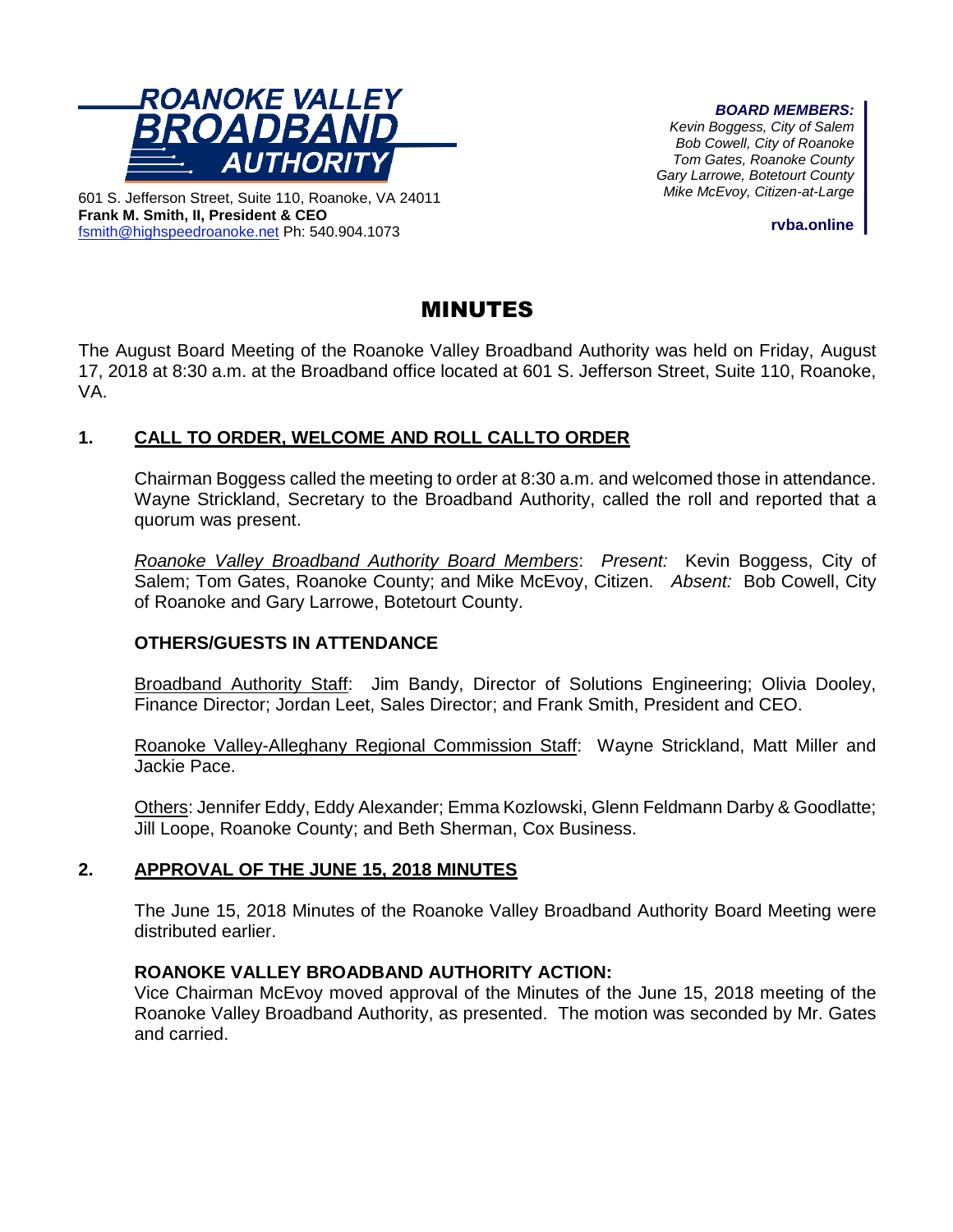### **3. TREASURER'S REPORT**

Frank Smith noted that the audit of the Broadband Authority, for the fiscal year ending 6-30- 2018, is scheduled for September 2018.

#### **Acceptance of the Financial Reports**

The Financial Reports, ending June 30, 2018 and July 31, 2018, were distributed earlier in the agenda packet.

#### **ROANOKE VALLEY BROADBAND AUTHORITY ACTION:**

The Financial Reports, ending June 30, 2018 and July 31, 2018, were approved unanimously, as presented.

#### **4. PROJECT UPDATES**

- Mr. Smith stated that there are new contracts recently completed that will be announced in the not too distant future.
- Mr. Smith noted that the Authority is working with the City of Roanoke on the traffic circles/right-of-way project at Virginia Western Community College. He further noted that funds have been set aside to address the requirement by the City of Roanoke to move recently installed RVBA infrastructure.

#### **5. REQUEST FOR CLOSED MEETING**

Motion was made by Mr. Gates and seconded by Vice Chairman McEvoy that the Roanoke Valley Broadband Authority convene a closed meeting for the purpose(s) of:

(1) discussion or consideration by the Broadband Authority as permitted by Virginia Code § 2.2-3711 A.33, for discussion or consideration by a local authority created in accordance with the Virginia Wireless Service Authorities Act (§ 15.2-5431.1 *et seq.*) of confidential proprietary information and trade secrets subject to the exclusion in subdivision 19 of § 2.2-3705.6, which, if publicly disclosed, would be harmful to the competitive position of the Authority *vis-à-vis* other service providers; and

(2) discussion of personnel matters pursuant to § 2.2-3711 A.1, of the Code of Virginia, 1950, as amended (finalize the annual review and employment contract of the Broadband Authority's President & CEO Frank Smith).

The motion was adopted and carried by a vote of 3 to 0. The Roanoke Valley Broadband Authority entered into a closed meeting at 8:37 a.m.

#### **6. END CLOSED MEETING AND RECONVENE REGULAR MEETING**

Motion was made by Vice Chairman McEvoy and seconded by Mr. Gates that the Broadband Authority end the closed meeting and return to its regular meeting. The motion was adopted and carried by a vote of 3 to 0. The Roanoke Valley Broadband Authority ended the closed meeting and returned to its regular meeting at 9:48 a.m.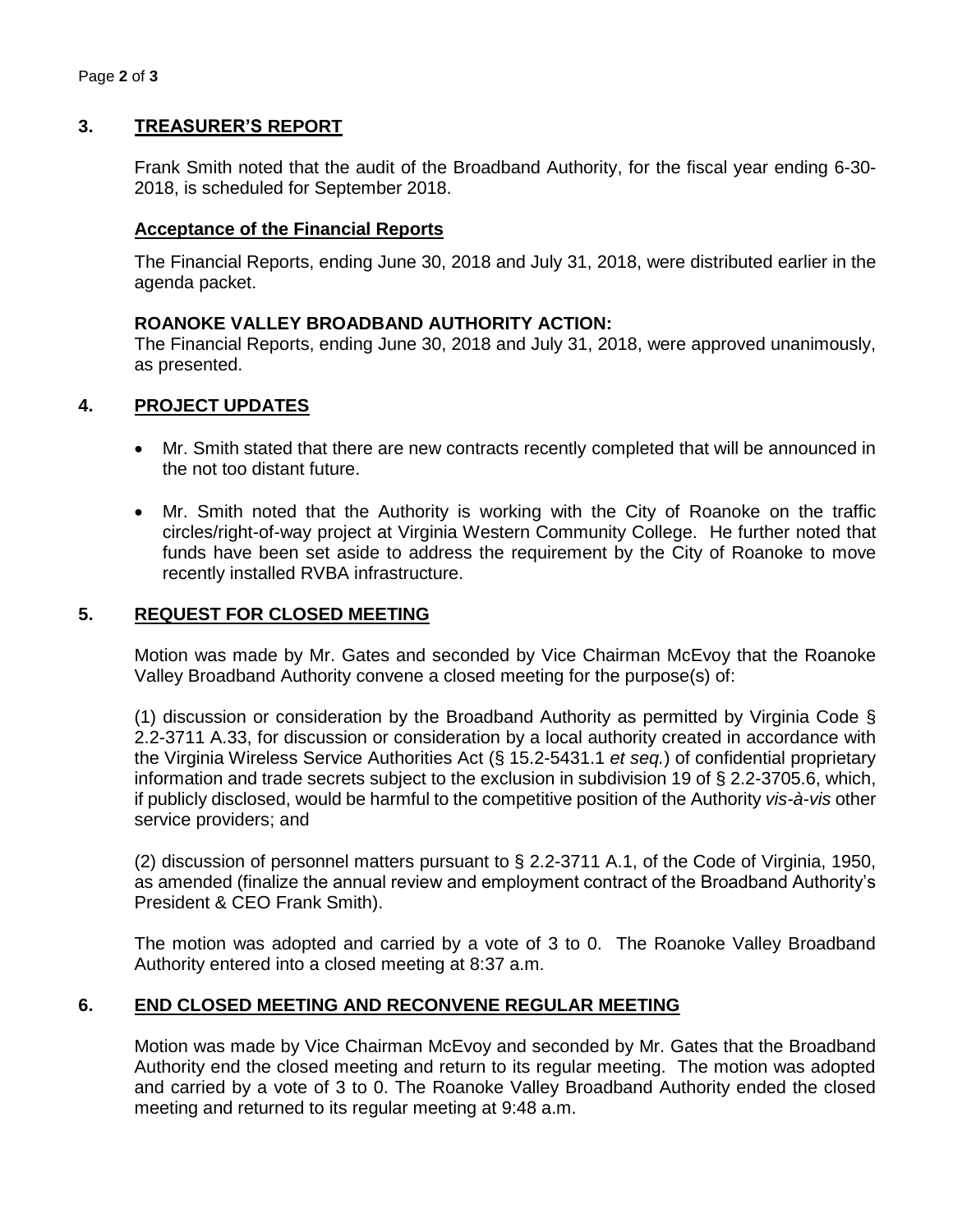## **7. RESOLUTION OF CERTIFICATION OF CLOSED MEETING**

Motion was made by Mr. Gates and seconded by Vice Chairman McEvoy to adopt the following certification resolution:

#### **CERTIFICATION OF CLOSED MEETING**

**WHEREAS,** the Roanoke Valley Broadband Authority has convened a closed meeting on this date pursuant to an affirmative recorded vote and in accordance with the provisions of the Virginia Freedom of Information Act; and

**WHEREAS,** Section 2.2-3712 of the Code of Virginia requires a certification by the Roanoke Valley Broadband Authority that such closed meeting was conducted in conformity with Virginia law.

**NOW, THEREFORE, BE IT RESOLVED,** that the Roanoke Valley Broadband Authority hereby certifies that, to the best of each member's knowledge: (1) only public business matters lawfully exempted from open meeting requirements by Virginia law were discussed in the closed meeting which this certification resolution applies; and (2) only such public business matters as were identified in the motion convening the closed meeting were heard, discussed or considered by the Roanoke Valley Broadband Authority.

The motion was adopted by a Roll Call vote of 3-0, as follows:

#### **Member & Vote**

Mr. Boggess – Yes Mr. Cowell – Absent Mr. Gates – Yes Mr. Larrowe – Absent Mr. McEvoy – Yes

#### **8. OTHER BUSINESS**

• Board members unanimously agreed to cancel the September 21, 2018 Broadband Authority board meeting, and stated that Friday, October 19, 2018 at 8:30 a.m. would be the date and time of the next scheduled board meeting.

Submitted by:

Wayne Strickland, Secretary, Roanoke Valley Broadband Authority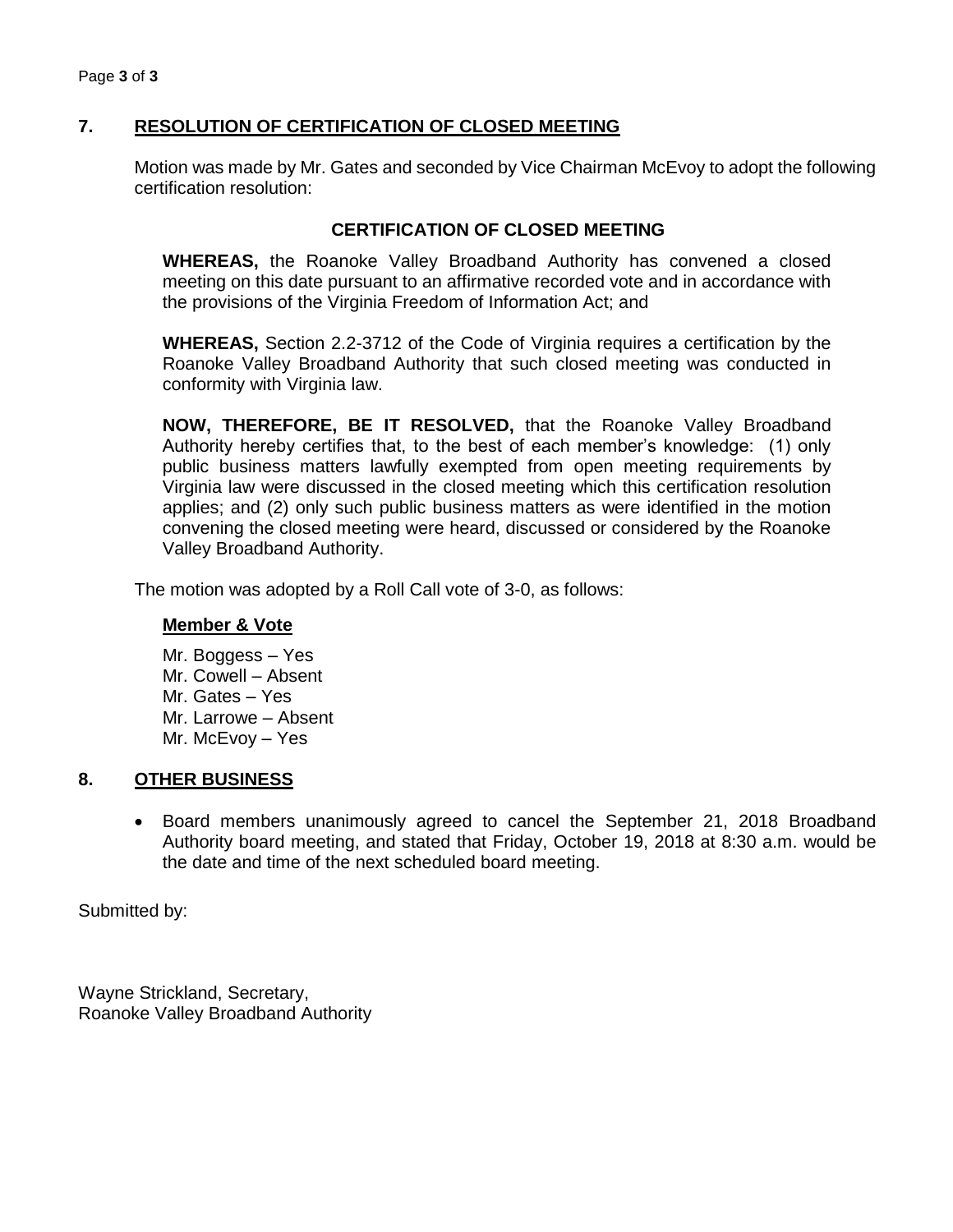#### **Roanoke Valley Broadband Authority** FY 2019 Operations Statement For the Month Ended August 31, 2018

|                                                       | FY 2019       | <b>August</b> | FY 18/19            | Percent       |
|-------------------------------------------------------|---------------|---------------|---------------------|---------------|
|                                                       | <b>Budget</b> | 2018          | <b>Year to Date</b> | <b>Budget</b> |
| <b>Broadband Revenues</b>                             |               |               |                     |               |
| <b>Contributed Capital</b>                            | \$788,441     | \$65,703      | \$131,407           | 17%           |
| Service Revenue                                       | 267.240       | 23,633        | 45,400              | 17%           |
| <b>Total Broadband Operating Revenues</b>             | \$1,055,681   | \$89,336      | \$176,807           | 17%           |
| <b>Broadband Operation &amp; Maintenance Expenses</b> |               |               |                     |               |
| <b>Personnel Costs</b>                                | \$515.435     | \$37,293      | \$37,334            | 7%            |
| <b>Network Operations</b>                             | 322,600       | 33,976        | 65,630              | 20%           |
| <b>Brand Management</b>                               | 60.000        | 0             | 0                   | 0%            |
| Legal Fees                                            | 20,000        | 1.965         | 1,965               | 10%           |
| Office Expenses                                       | 94,646        | 5.857         | 11,135              | 12%           |
| <b>Richmond Message Management</b>                    | 25,000        | 2,000         | 5,000               | 20%           |
| Travel                                                | 18,000        | 1.021         | 3,200               | 18%           |
| <b>Total BB Operation &amp; Maintenance Expenses</b>  | \$1,055.681   | \$82,112      | \$124,264           |               |
| <b>Income from Operations</b>                         | \$0           | \$7,224       | \$52,543            |               |
| <b>Non-Operating Revenues</b>                         |               |               |                     |               |
| Interest Income                                       | 200           | 16            | 16                  | 8%            |
| <b>Installations</b>                                  | 10,000        | 163           | 326                 | 3%            |
| <b>Govt Support</b>                                   | 198,153       | 33 0 25       | 16,513              | 8%            |
| <b>Other Non-Operating Revenue</b>                    | 1,000         | 4,690         | 6,715               | 672%          |
| <b>Subtotal Non-Operating Revenues</b>                | \$209,353     | \$37,894      | \$23,570            | 11%           |
| <b>Total Non-Operating Revenues</b>                   | 209,353       | 37,894        | 23,570              | 11%           |
| <b>Net Income (Loss) from Operations</b>              | \$209,353     | \$45,118      | \$76,113            | 36%           |
| <b>Capital Projects</b>                               | 159,353       | 66,375        | 69,268              |               |
| <b>Reserves</b>                                       | 50,000        |               |                     |               |
| Net Income (Loss)                                     | \$0           | $-521,257$    | \$6,845             |               |

 $\hat{\mathcal{A}}$ 

 $\mathcal{A}^{\mathcal{A}}$ 

J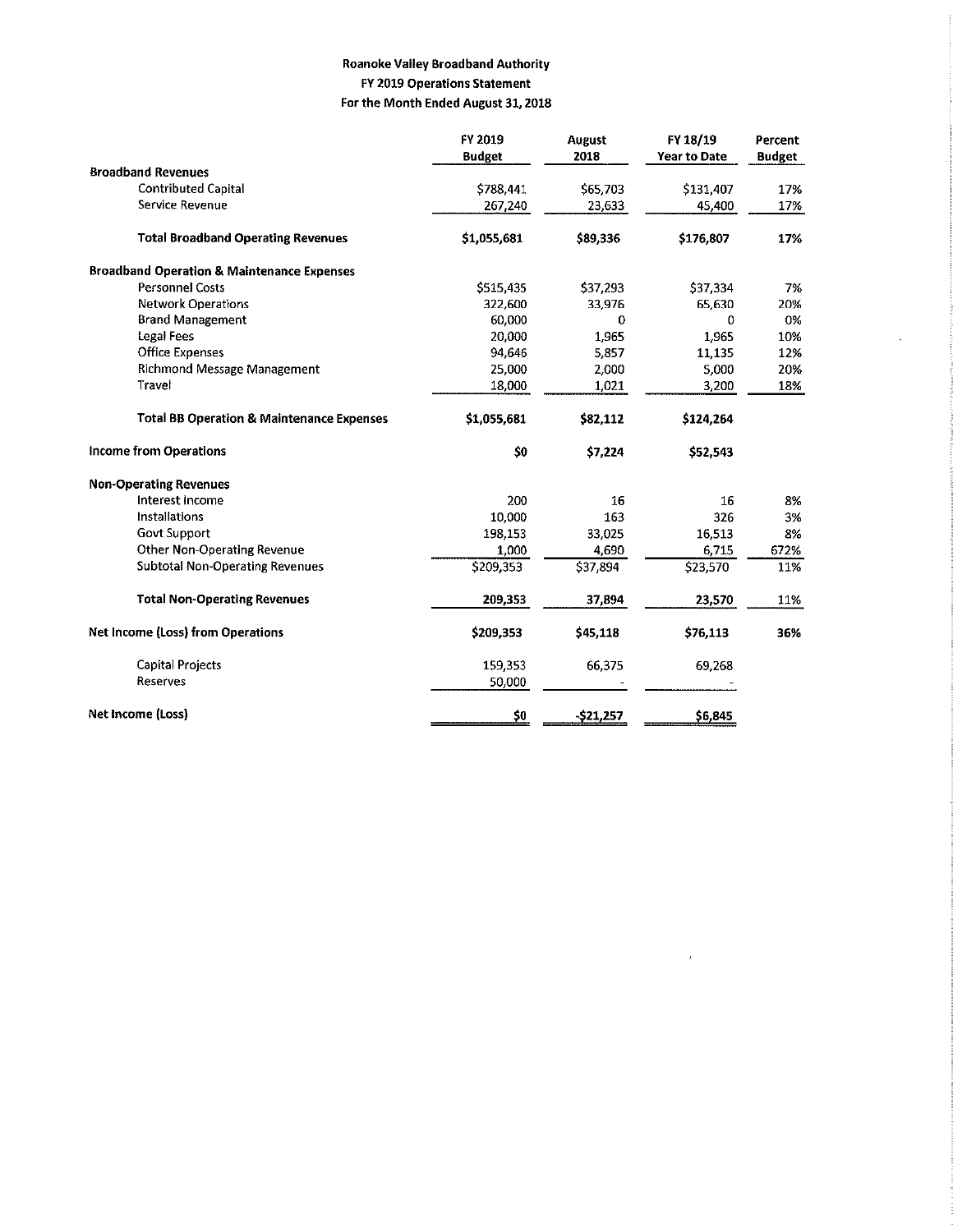#### **Roanoke Valley Broadband Authority** FY 2019 Operations Statement For the Month Ended September 30, 2018

|                                                       | FY 2019       | <b>September</b> | FY 18/19            | Percent       |
|-------------------------------------------------------|---------------|------------------|---------------------|---------------|
| <b>Broadband Revenues</b>                             | <b>Budget</b> | 2018             | <b>Year to Date</b> | <b>Budget</b> |
| <b>Contributed Capital</b>                            |               |                  |                     |               |
| Service Revenue                                       | \$788,441     | \$65,703         | \$197,110           | 25%<br>26%    |
|                                                       | 267.240       | 23,080           | 68,480              |               |
| <b>Total Broadband Operating Revenues</b>             | \$1,055,681   | \$88,783         | \$265,590           | 25%           |
| <b>Broadband Operation &amp; Maintenance Expenses</b> |               |                  |                     |               |
| <b>Personnel Costs</b>                                | \$515.435     | \$37.312         | \$74,647            | 14%           |
| <b>Network Operations</b>                             | 322,600       | 27,722           | 93,622              | 29%           |
| <b>Brand Management</b>                               | 60.000        | 10,000           | 10,000              | 17%           |
| <b>Legal Fees</b>                                     | 20,000        | 1.782            | 3,747               | 19%           |
| <b>Office Expenses</b>                                | 94,646        | 9.036            | 20,471              | 22%           |
| <b>Richmond Message Management</b>                    | 25,000        | 2,000            | 7,000               | 28%           |
| Travel                                                | 18,000        | 791              | 4,054               | 23%           |
| <b>Total BB Operation &amp; Maintenance Expenses</b>  | \$1,055,681   | \$88,643         | \$213,541           |               |
| <b>Income from Operations</b>                         | \$0           | \$140            | \$52,049            |               |
| <b>Non-Operating Revenues</b>                         |               |                  |                     |               |
| Interest Income                                       | 200           | 19               | 36                  | 18%           |
| Installations                                         | 10.000        | 3.163            | 3.489               | 35%           |
| <b>Contributed Capital</b>                            | 198,153       | 16,513           | 49,538              | 25%           |
| <b>Other Non-Operating Revenue</b>                    | 1,000         | 1,364            | 8,079               | 808%          |
| <b>Subtotal Non-Operating Revenues</b>                | \$209,353     | \$21,059         | \$61,142            | 29%           |
| <b>Total Non-Operating Revenues</b>                   | 209.353       | 21,059           | 61,142              | 29%           |
| <b>Net Income (Loss) from Operations</b>              | \$209,353     | \$21,199         | \$113,191           | 54%           |
| <b>Capital Projects</b>                               | 159,353       | 1.800            | 70,264              |               |
| Reserves                                              | 50,000        |                  |                     |               |
| Net Income (Loss)                                     | <u>\$0</u>    | \$19,399         | \$42,927            |               |

 $\mathcal{A}^{\mathcal{A}}$